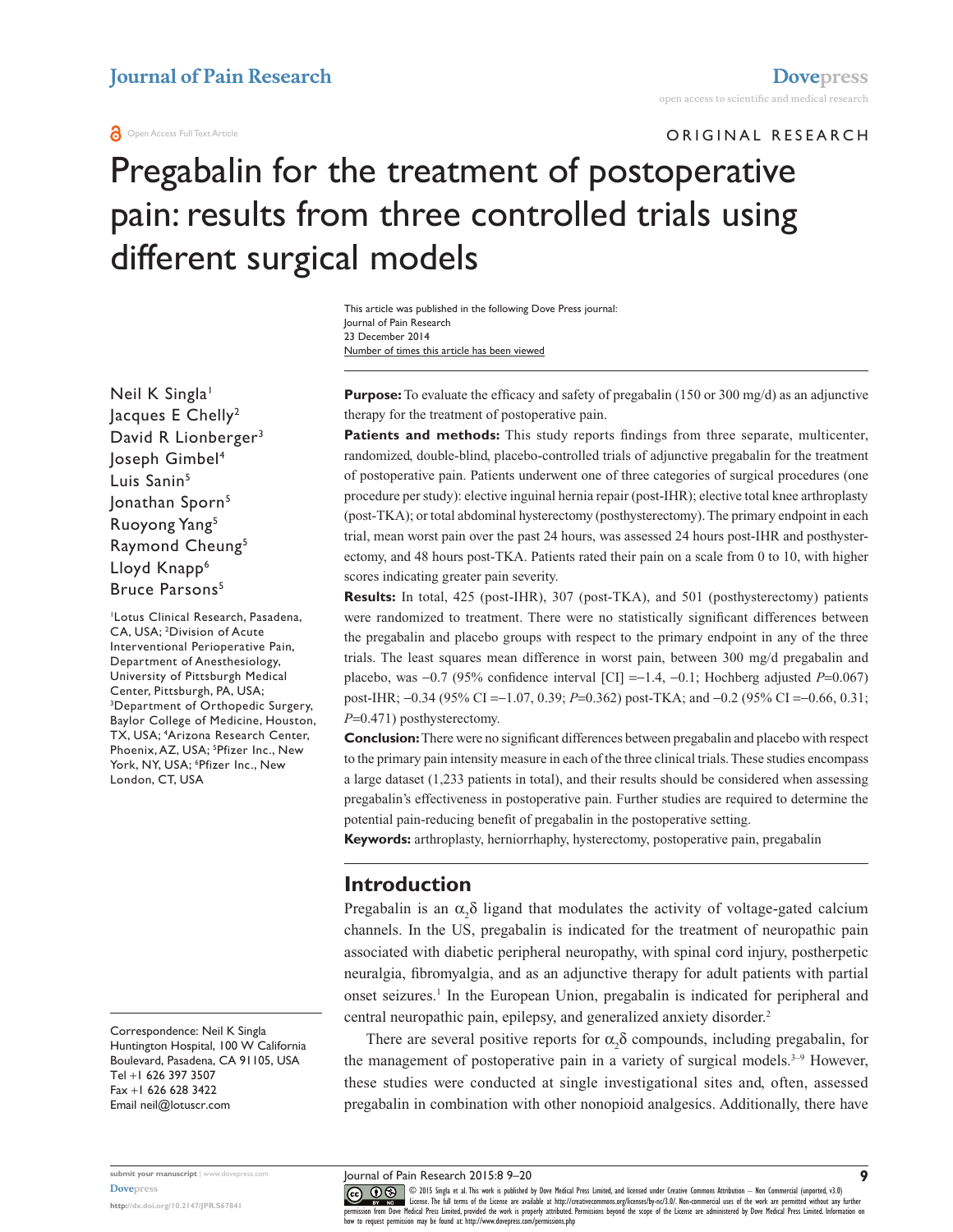been reports of negative outcomes in postoperative trials with pregabalin, and the overall benefit of pregabalin in this setting is unclear.<sup>10-12</sup>

To further examine the safety and efficacy of pregabalin in the postoperative setting, three separate, large, multicenter, randomized, placebo-controlled trials of pregabalin as an adjunctive treatment for postoperative pain were conducted in patients following inguinal hernia repair (post-IHR), following total knee arthroplasty (post-TKA), or following hysterectomy (posthysterectomy). Here we report, for the first time, findings from these three trials.

Although the primary endpoint in each of these trials was not met, results from each trial are reported herein in order to contribute to a more balanced, evidence-based assessment of the efficacy of pregabalin for the treatment of postoperative pain.

# **Patients and methods**

Each of the three trials was a multicenter, randomized, doubleblind, placebo-controlled study. All protocols adhered to the International Conference on Harmonization Good Clinical Practice Guidelines and were reviewed and approved by Institutional Review Boards at participating sites. All patients provided written informed consent prior to participation.

In all three trials, investigators used the sponsor's interactive response technology system (via phone or Internet) to screen, randomize, and assign treatment to patients in a double-blinded manner. Pregabalin and placebo were administered as gray capsules identical in appearance. Patients were assigned a subject identification number at screening and a separate number at randomization to identify which treatment was to be received.

# Post-IHR trial

#### **Patients**

The post-IHR trial was conducted at 34 sites in Australia, Canada, India, Spain, Sweden, and the US between January 2008 and September 2009 (NCT00551135). Patients were males aged 18–75 years undergoing primary, elective, open, unilateral inguinal herniorrhaphy using Lichtenstein mesh repair under general anesthesia. Patients with emergency surgery, hernia incarceration, and those undergoing additional procedures at the time of the total inguinal herniorrhaphy were excluded.

#### **Treatment**

**10**

Patients were randomized via a computer-generated 1:1:1:1 ratio to one of four arms: oral pregabalin 50 mg/d (25 mg twice daily [bid]), 150 mg/d (75 mg bid), or 300 mg/d (150 mg bid); or placebo (bid). Patients received two preoperative treatment doses at 12 hours and 2 hours before surgery and continued treatment (bid dosing) for 1 week post-IHR (Figure 1). Details of rescue medications allowed are shown in Table 1.

#### Efficacy outcome measures

The primary efficacy measure was mean worst pain over the past 24 hours, assessed 24 hours post-IHR. Patients rated their pain using the modified Brief Pain Inventory-short form (mBPI-sf) numeric rating scale (NRS) from 0= no pain to 10= pain as bad as you can imagine.

Secondary measures of pain included worst, average, and current pain intensity assessed 72 hours post-IHR and severity of movement-induced pain (sitting, walking, or coughing) assessed at 1, 2, and 48 hours post-IHR. Continued pain in the area of surgery was assessed by telephone at 1, 3, and 6 months post-IHR. Patients who reported continued





**B Post-TKA trial**



Group A preoperative dosing: pregabalin 75 mg at 12 hours and 2 hours before surgery Group B preoperative dosing: pregabalin 150 mg at 12 hours and 150 mg 2 hours before surgery Group C preoperative dosing: placebo at 12 hours and 2 hours before surgery

#### **C Posthysterectomy trial**



Group A preoperative dosing: pregabalin 75 mg at 12 hours and 2 hours before surgery Group B preoperative dosing: pregabalin 150 mg at 12 hours and 150 mg 2 hours before surgery

#### Group C preoperative dosing: placebo at 12 hours and 2 hours before surgery **Figure 1** Design of the three clinical trials.

**Abbreviations:** bid, twice daily; IHR, inguinal hernia repair; TKA, total knee arthroplasty.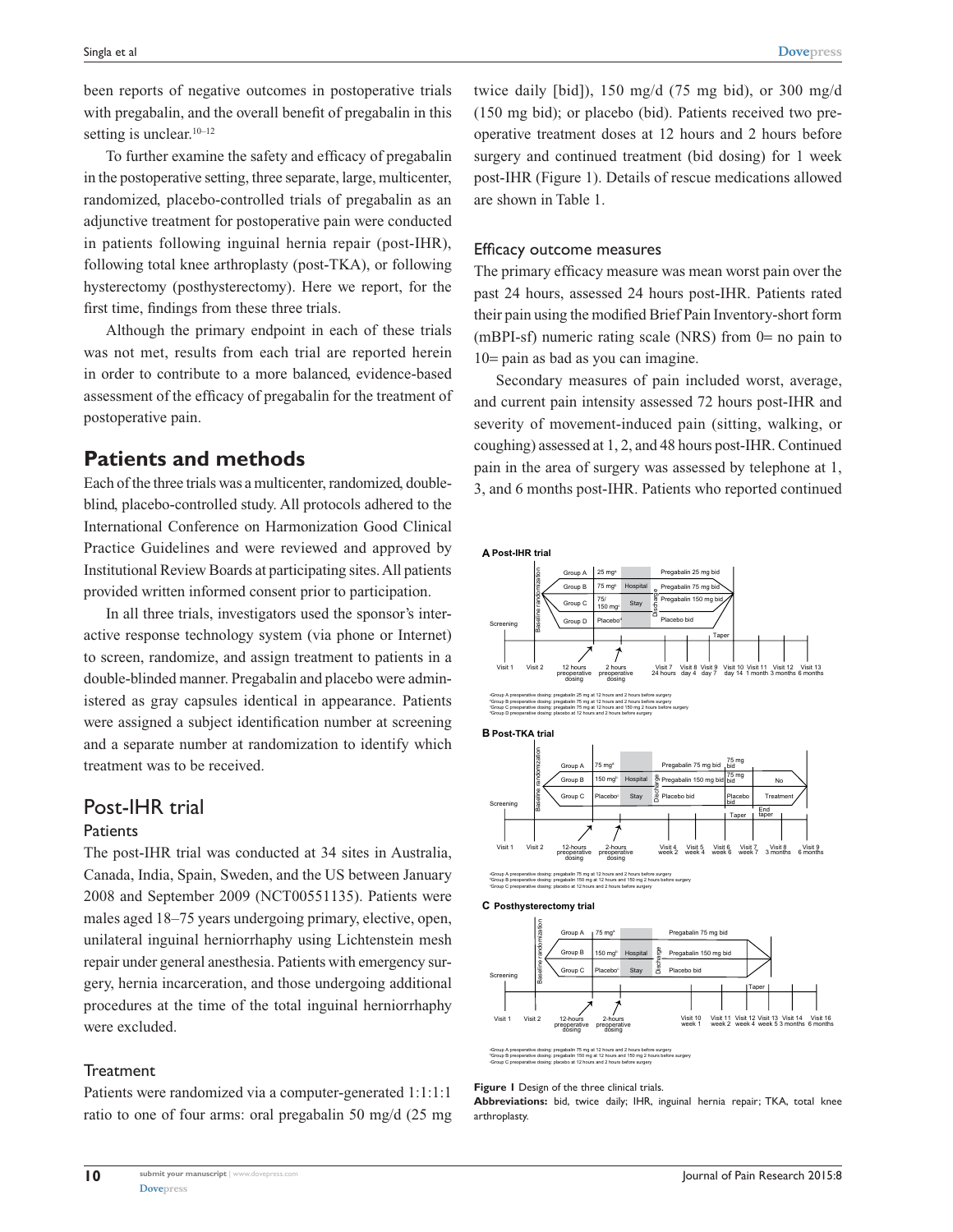|                  | Preoperative                                                                                                                                                                                       | Intraoperative                                                                                                                                                                                                                                                                        | <b>Postoperative</b>                                                                                                                                                                                                                                                                                                                                                                                                                                                                                                                                                                                                       |
|------------------|----------------------------------------------------------------------------------------------------------------------------------------------------------------------------------------------------|---------------------------------------------------------------------------------------------------------------------------------------------------------------------------------------------------------------------------------------------------------------------------------------|----------------------------------------------------------------------------------------------------------------------------------------------------------------------------------------------------------------------------------------------------------------------------------------------------------------------------------------------------------------------------------------------------------------------------------------------------------------------------------------------------------------------------------------------------------------------------------------------------------------------------|
| Post-IHR         | Premedication immediately<br>prior to surgery included<br>midazolam or temazepam, as<br>needed. Patients could<br>receive propofol for<br>induction and sevoflurane,<br>isoflurane, or desflurane. | Intraoperative analgesia was<br>managed with fentanyl or<br>sufentanil, as needed. Muscle<br>relaxants were allowed during<br>the surgical procedure.                                                                                                                                 | Local infiltration of the surgical site at the end of surgery<br>was specified as 20-30 mL (beneath external oblique<br>fascia) of 0.5% bupivacaine. Standard analgesic medication<br>consisted of 500 mg naproxen (bid) for<br>3 days and then as needed. If inadequate, a combination<br>of 50 mg tramadol and 500-650 mg acetaminophen was<br>administered every 4 hours, as needed. If still inadequate,<br>5 mg oxycodone and 500-650 mg acetaminophen was<br>administered every 4 hours, as needed.                                                                                                                  |
| Post-TKA         | Sedation with midazolam<br>(0.05 mg/kg titrated to effect)<br>or propofol (25-75 µg/kg/h)<br>infusion. Use of PCA/PCEA<br>to maintain pain at rest at<br>$\leq$ 4 on the 11-point NRS.             | Sedation with midazolam<br>(0.05 mg/kg titrated to effect) or<br>propofol (25-75 µg/kg/h) infusion.<br>Anesthesia during the TKA was<br>provided by epidural, spinal,<br>or combined spinal/epidural<br>analgesia with local anesthetic<br>and hydromorphone or fentanyl.             | Use of peripheral nerve block was allowed for the first<br>36 hours postsurgery. Patients then switched to oral analgesia<br>5 mg hydrocodone bitartrate/500 mg acetaminophen tablets<br>every 4-6 hours as needed; or oxycodone/acetaminophen<br>(up to the maximum dose) and/or intravenous opioid PCA<br>(morphine, hydromorphone, fentanyl) depending on the site's<br>standard care. PCA/PCEA was used to maintain pain at rest<br>at $\leq$ 4 on the 11-point NRS. After discontinuation of the<br>epidural, oral warfarin, or low molecular weight heparin was<br>used to avoid deep venous thrombosis prophylaxis. |
| Posthysterectomy | General anesthesia                                                                                                                                                                                 | Supplemental analgesia medication<br>consisted of parenteral morphine<br>(or similar opioid agent) by<br>PCA pump, which was available<br>immediately after surgery. For<br>analgesia during the period before<br>PCA was started, opioid analgesic<br>was given by bolus injections. | Parenteral morphine (or similar opioid analgesic agent)<br>was administered by PCA, as soon as possible postsurgery.<br>Opioid analgesics were also administered by bolus<br>injection, if required. If insufficient, additional opioid<br>analgesia was administered by bolus injection. If opioid<br>analgesia was inadequate or not well tolerated during<br>the period when PCA was used, NSAID (naproxen,<br>ibuprofen, diclofenac, ketorolac, or ketoprofen) and/or<br>acetaminophen was added or substituted as appropriate.                                                                                        |

**Table 1** Details of permitted preoperative, intraoperative, and postoperative anesthesia and analgesia techniques

**Abbreviations:** bid, twice daily; IHR, inguinal hernia repair; NRS, numerical rated scale; NSAID, nonsteroidal anti-inflammatory drug; PCA, patient-controlled analgesia; PCEA, patient-controlled epidural analgesia; TKA, total knee arthroplasty.

pain were asked to complete the Neuropathic Pain Symptom Inventory (NSPI) questionnaire.13

The total cumulative dose and total daily dose of opioids, calculated as mg of oral morphine equivalent, were determined and included post-IHR opioids administered by any route.

#### Safety measures

Adverse events (AEs), safety, tolerability, and prespecified wound complications were evaluated and monitored throughout the trial.

#### Statistical analysis

A sample size of 100 patients per group was calculated to provide 90% power (two-sided  $\alpha$ =0.05) to detect a treatment effect of 1.0 on the pain NRS, assuming a standard deviation (SD) of 2.2. Efficacy analyses were carried out in the modified intent-to-treat population, defined as all randomized patients who were administered presurgery medications, had no surgical or anesthetic complications, and for whom at least one postbaseline safety evaluation was obtained. The primary endpoint analyses were conducted using analysis of variance with treatment and center included in the models and utilized Hochberg's multiple comparisons adjustment.

Safety analyses were conducted on all randomized patients who received at least one dose of study medication using descriptive statistics.

### Post-TKA trial **Patients**

The post-TKA trial was conducted at 24 sites in the US between May 2007 and December 2008 (NCT00442546). Patients were males and females aged 18–80 years with osteoarthritis undergoing elective TKA. Patients undergoing revision, unicompartmental, or bilateral TKA, or who had a planned second TKA at the time of the elective TKA procedure were excluded. Choice of anesthesia (spinal or epidural anesthesia) was determined by the individual standard of care at each center.

#### **Treatment**

Patients were randomized via a computer-generated 1:1:1 ratio to one of three arms: oral pregabalin 150 mg/d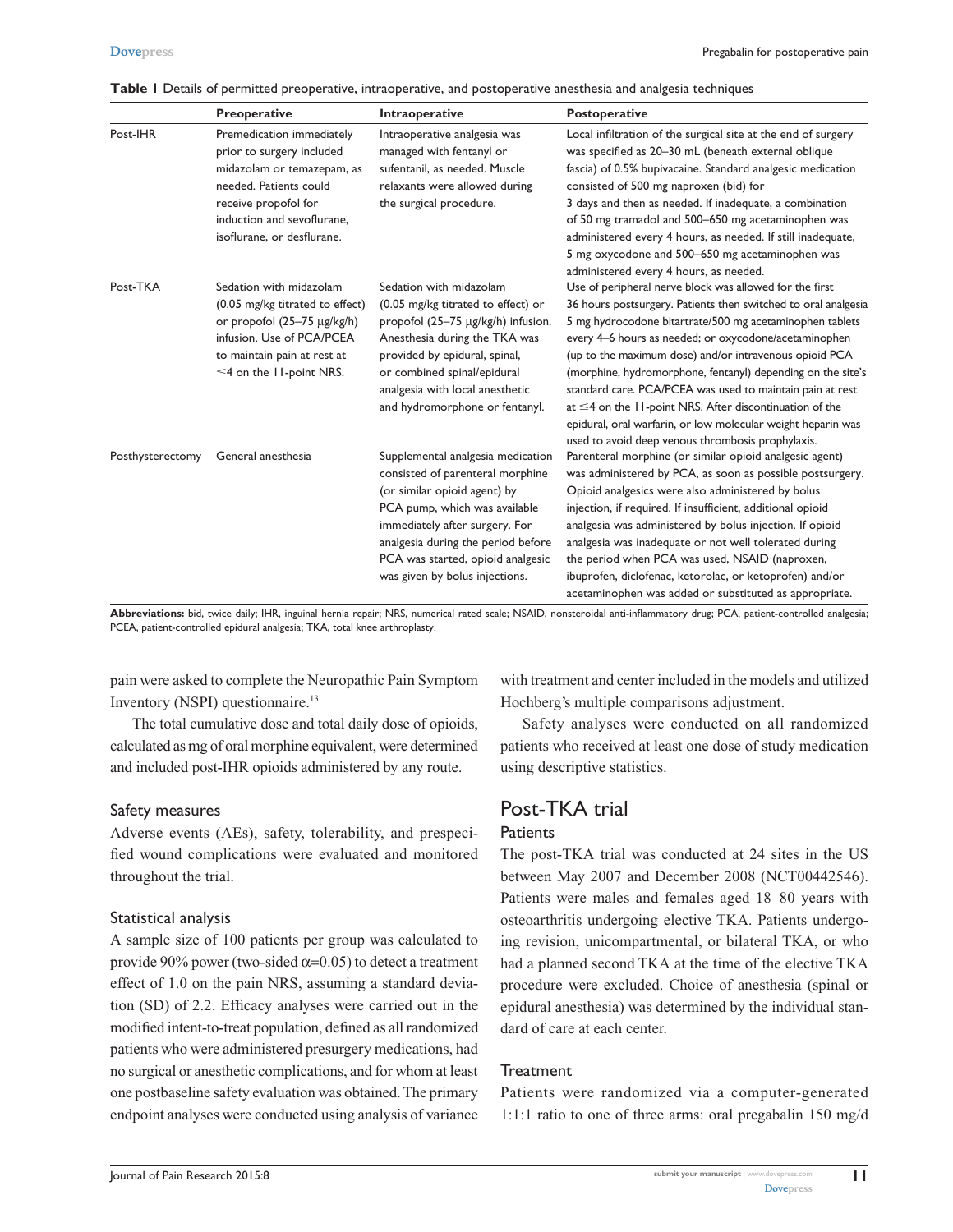(75 mg bid) or 300 mg/d (150 mg bid), or placebo (bid). Patients received two preoperative treatment doses at 12 hours and 2 hours before surgery and continued treatment (bid dosing) for 6 weeks post-TKA (Figure 1). Details of rescue medications allowed are shown in Table 1.

#### Efficacy outcome measures

The primary efficacy measure was mean worst pain over the past 24 hours, assessed 48 hours post-TKA using the pain NRS from the mBPI-sf.

Secondary measures of pain included worst, average, and current pain intensity assessed 72 hours post-TKA. Passive and active flexion range of motion (ROM) of the operated knee were measured at baseline, and at weeks 2, 4, and 6 (or early termination) post-TKA. Continued pain in the area of surgery was assessed by telephone at 3 and 6 months post-TKA.

The total cumulative dose and total daily dose of opioids, calculated as mg of oral morphine equivalent, were determined and included post-TKA opioids administered by any route.

#### Safety measures

AEs, safety, tolerability, and prespecified wound complications were evaluated and monitored throughout the trial.

#### Statistical analysis

A sample size of 100 patients per group was calculated to provide 90% power (two-sided  $\alpha$ =0.05) to detect a treatment effect of 1.0 on the pain NRS, assuming a standard deviation (SD) of 2.2. Efficacy analyses were carried out in the modified intent-to-treat population, defined as all randomized patients who were administered presurgery medications, had no surgical or anesthetic complications, and for whom at least one postbaseline safety evaluation was obtained. The primary endpoint analyses were conducted using analysis of variance with treatment and center included in the models. As a result of prespecified interim analyses, the trial was terminated early owing to the primary outcome measure (mean pain over the previous 24 hours, assessed 48 hours post-TKA) not being significantly improved with pregabalin as compared with placebo.

Safety analyses were conducted on all randomized patients who received at least one dose of study medication using descriptive statistics.

#### Posthysterectomy trial **Patients**

The posthysterectomy trial was conducted at 37 sites in Canada, the Czech Republic, Hong Kong, South Africa,

Spain, Sweden, Thailand, the UK, and the US between June 2007 and October 2010 (NCT00468845). Patients were females aged 25–70 years undergoing elective abdominal hysterectomy using a transverse incision with or without bilateral salpingo-oophorectomy under general anesthesia. Patients having vaginal hysterectomy or additional procedures to the abdominal hysterectomy (such as those involving the bladder) were excluded. Use of wound infiltration using local anesthetics was not controlled across the study centers.

#### **Treatment**

Patients in the posthysterectomy trial were randomized via a computer-generated 1:1:1 ratio to one of three arms: oral pregabalin 150 mg/d (75 mg bid) or 300 mg/d (150 mg bid), or placebo (bid). Patients received two preoperative treatment doses at 12 hours and 2 hours before surgery and continued treatment (bid dosing) for 4 weeks postsurgery (Figure 1). Details of rescue medications allowed are shown in Table 1.

#### Efficacy outcome measures

The primary efficacy measure was mean worst pain over the past 24 hours, assessed 24 hours posthysterectomy using the pain NRS from the mBPI-sf.

Secondary measures of pain included worst and current pain intensity assessed 72 hours posthysterectomy and severity of movement-related pain (sitting and forced expiration) assessed up to 72 hours postsurgery. Continued pain in the area of surgery was assessed by telephone at 3 and 6 months posthysterectomy.

The total cumulative dose and total daily dose of opioids, calculated as mg of oral morphine equivalent, were determined and included post-TKA opioids administered by any route.

#### Safety measures

AEs, safety, tolerability, and prespecified wound complications were evaluated and monitored throughout the trial.

#### Statistical analysis

A sample size of 100 patients per group was calculated to provide 90% power (two-sided  $\alpha$ =0.05) to detect a treatment effect of 1.0 on the pain NRS, assuming a standard deviation (SD) of 2.2. Efficacy analyses were carried out in the modified intent-to-treat population, defined as all randomized patients who were administered presurgery medications, had no surgical or anesthetic complications,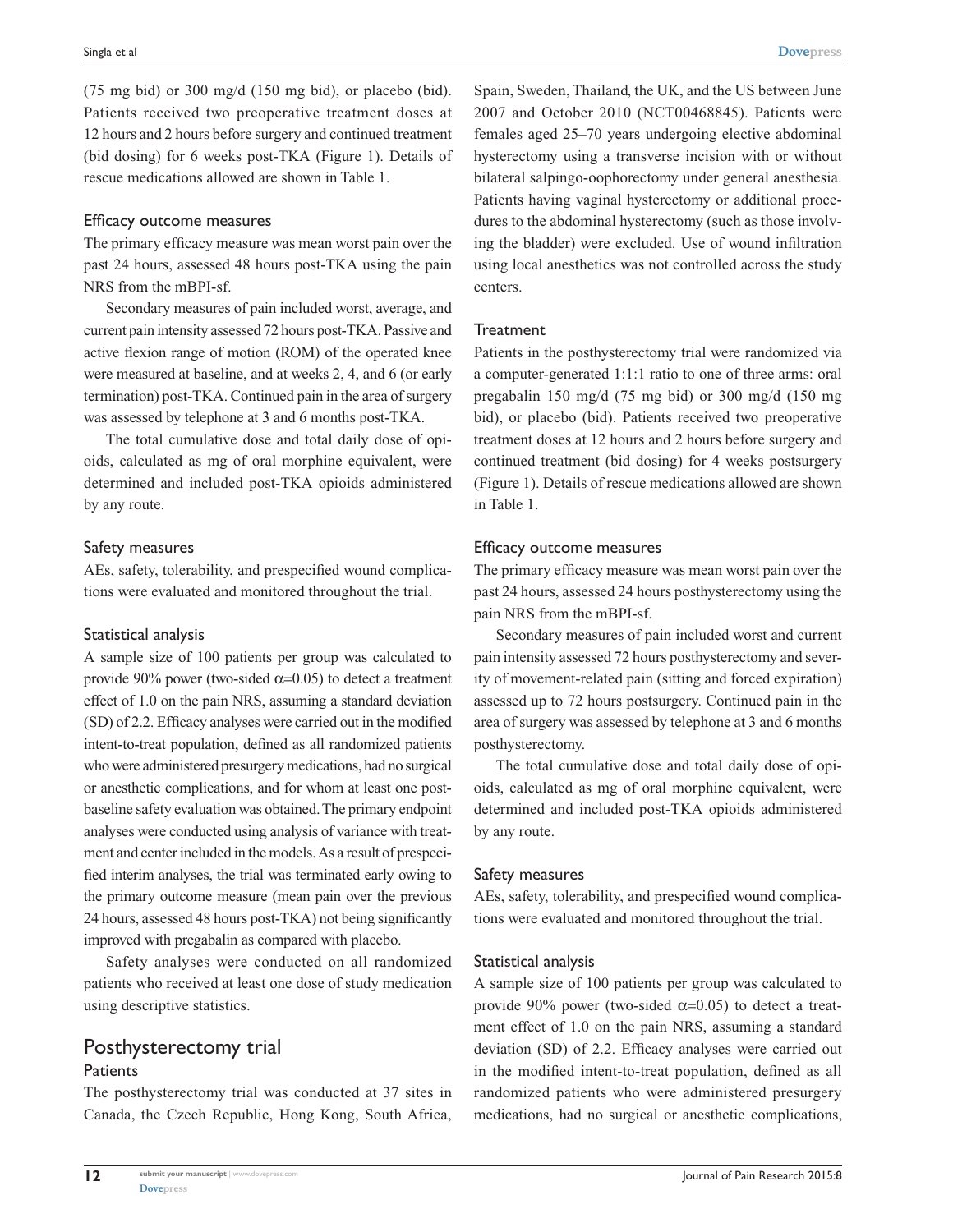and for whom at least one postbaseline safety evaluation was obtained. The primary endpoint analyses were conducted using analysis of variance with treatment and center included in the models and a salpingo-oophorectomy stratification of the data. In addition, a weighted *z*-score test<sup>14</sup> was used to compare the pregabalin and placebo groups for the primary efficacy endpoint, using the following weights: square root (137/300) for prior-to-interim data and square root (163/300) for postinterim data.

Safety analyses were conducted on all randomized patients who received at least one dose of study medication using descriptive statistics.

# **Results** Post-IHR trial

#### **Patients**

In total, 425 patients were randomized to treatment, and approximately 96% of these patients completed treatment (Figure 2). Patient demographics were similar between treatment groups (Table 2).

#### Primary endpoint

There was no difference between pregabalin and placebo treatment groups with respect to the primary endpoint of mean worst pain score over the past 24 hours, assessed at 24 hours post-IHR. The least squares mean difference

between 300 mg/d pregabalin and placebo was  $-0.7$ (95% confidence interval [CI] =-1.4, -0.1; *P*=0.033; Hochberg adjusted *P*=0.067).

#### Secondary endpoints

#### Pain

There was no difference between the pregabalin and placebo treatment groups for any measure of pain intensity (worst pain, average pain, current pain) at 72 hours post-IHR (Table 3). Continued pain in the area of surgery at 1 month post-IHR was reported by 20, 24, and 19 patients in the 50, 150, and 300 mg/d pregabalin groups, respectively, versus 26 patients in the placebo group. Patients who reported continued pain were asked to complete the NSPI.13 Mean (SD) total NSPI scores were similar between the pregabalin groups (50 mg/d =0.03 [0.03]; 150 mg/d =0.03 [0.05]; 300 mg/d =0.05 [0.04]) and the placebo group (0.04 [0.04]). Fewer patients reported continued pain at 3 months post-IHR, and by 6 months post-IHR, only 1 participant in each of the pregabalin groups reported continued pain compared with 0 in the placebo group.

Patients reported less movement-related pain (caused by sitting, walking, or coughing) at 1 hour post-IHR with 300 mg/d pregabalin, but not with 50 or 150 mg/d pregabalin, compared with placebo (Figure 3). Most movementrelated pain outcomes at 2 and 48 hours post-IHR were not



#### **Figure 2** Participant disposition.

**Abbreviations:** AE, adverse event; GCP, good clinical practice; IHR, inguinal hernia repair; MITT, modified intent-to-treat population; PGB, pregabalin; TKA, total knee arthroplasty.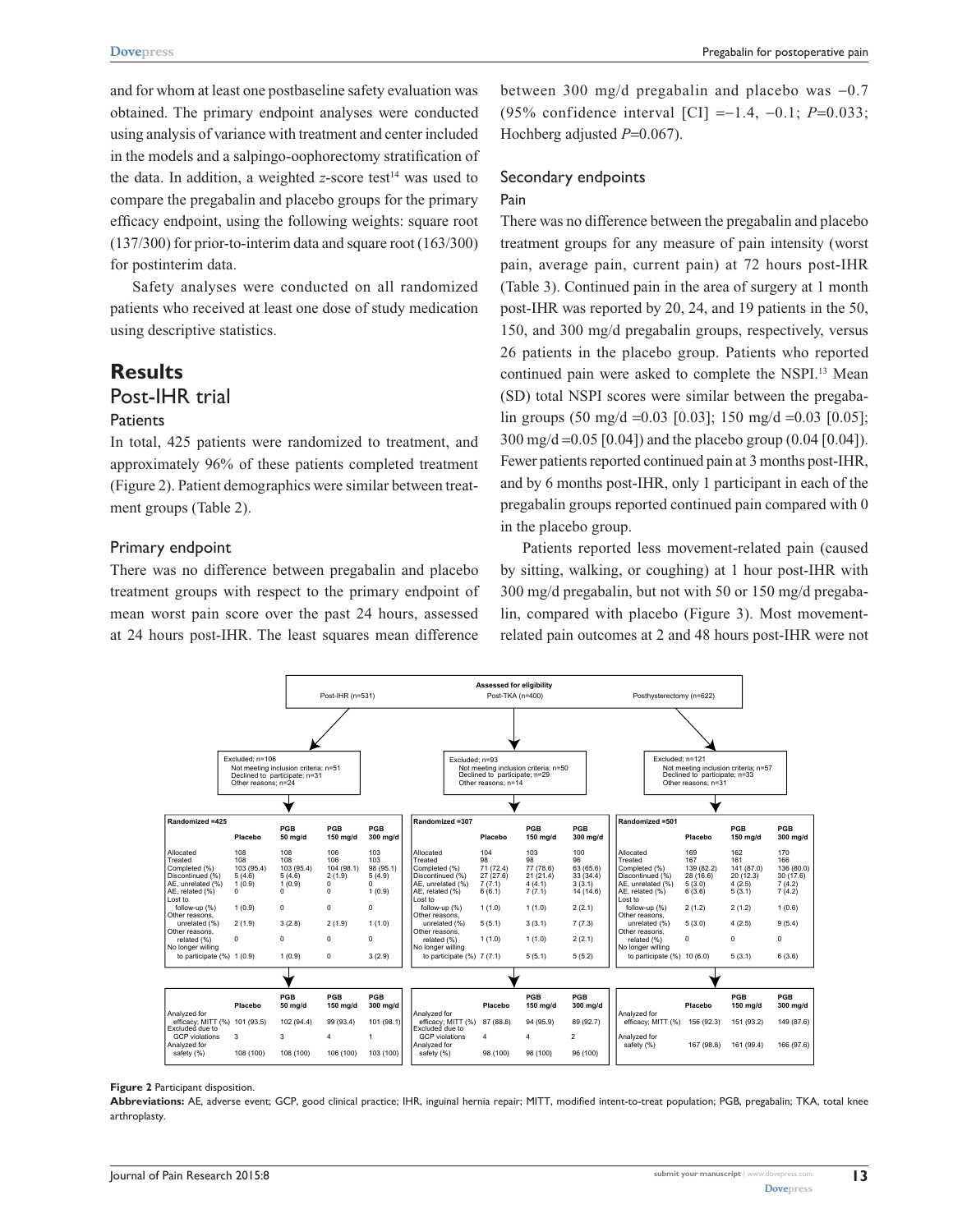| Table 2 Participant demographics              |                             |             |                                   |             |                        |               |             |                         |                              |             |
|-----------------------------------------------|-----------------------------|-------------|-----------------------------------|-------------|------------------------|---------------|-------------|-------------------------|------------------------------|-------------|
|                                               | Post-IHR                    |             |                                   |             | Post-TKA               |               |             | Posthysterectomy        |                              |             |
|                                               | Pregabalin                  |             |                                   | Placebo     | Pregabalin             |               | Placebo     | Pregabalin              |                              | Placebo     |
|                                               | 50 mg/d                     | 150 mg/d    | 300 mg/d                          |             | I50 mg/d               | $300$ mg/d    |             | 150 mg/d                | $300 \, mg/d$                |             |
|                                               | $n=108$                     | $n=106$     | $n=103$                           | $n = 108$   | $98 = n$               | $n = 96$      | $n = 98$    | $n=161$                 | $n = 166$                    | $n=167$     |
| Mean age, years (SD)                          | 48.4 (13.7)                 | 48.8 (13.6) | 48.4 (13.8)                       | 47.2 (14.5) | 63.0 (8.5)             | 63.7(8.3)     | 63.3 (9.5)  |                         |                              | 44.4 (6.7)  |
| Sex, n= female (%)                            | $\circ$                     | $\circ$     | $\circ$                           | $\circ$     | 60(61.2)               | 61 (63.5)     | 54 (55.1)   | 44.9 (6.2)<br>161 (100) | 44.6 (6.0)<br>166 (100)      | 167 (100)   |
| Race, n (%)                                   |                             |             |                                   |             |                        |               |             |                         |                              |             |
| White                                         | 82 (75.9)                   | 89 (84.0)   | 85 (82.5)                         | 84 (77.8)   |                        | 81 (84.4)     | 81 (82.7)   | 112(69.6)               | 114(68.7)                    | 109(65.3)   |
| <b>Black</b>                                  | 6(5.6)                      | 2(1.9)      | 6(5.8)                            | 6(5.6)      | 83 (84.7)<br>II (II.2) | 12(12.5)      | 14(14.3)    | 17 (10.6)               | 21(12.7)                     | 22(13.2)    |
| Asian                                         | 13(12.0)                    | 7(6.6)      | 9(8.7)                            | 13(12.0)    |                        |               |             | 25 (15.5)               | 27 (16.3)                    | 29 (17.4)   |
| Other                                         | 7(6.5)                      | 8(7.5)      | 3(2.9)                            | 5(4.6)      | 4 (4.1)                | 3(3.1)        | 3(3.1)      | 7(4.3)                  | 4(2.4)                       | 7(4.2)      |
| $BM$ (kg/m <sup>2</sup> ), mean (SD)          | 25.7 (4.0)                  | 26.4 (4.0)  | 25.8(3.4)                         | 25.9 (3.7)  | 32.1(6.3)              | 32.3(5.7)     | 33.2(6.4)   | 27.6(5.7)               | 27.3(5.3)                    | 27.4 (6.2)  |
| Table 3 Measures of pain 72 hours postsurgery |                             |             |                                   |             |                        |               |             |                         |                              |             |
|                                               |                             |             |                                   |             |                        |               |             |                         |                              |             |
|                                               | Post-IHR                    |             |                                   |             | Post-TKA               |               |             | Posthysterectomy        |                              |             |
|                                               | Pregabalin                  |             |                                   | Placebo     | Pregabalin             |               | Placebo     | Pregabalin              |                              | Placebo     |
|                                               | 50 mg/d                     | 150 mg/d    | $300$ mg/d                        |             | 150 mg/d               | $300$ mg/d    |             | 150 mg/d                | $300 \, mg/d$                |             |
| Worst pain                                    | $n=102$                     | $n = 98$    | $n=98$                            | $n=101$     | $n=56$                 | $n = 52$      | $n=55$      | $n = 148$               | $n=147$                      | $n=146$     |
| LS mean (SE)                                  | 4.2(0.24)                   | 4.3 (0.25)  | (0.24)<br>3.9                     | 4.2 (0.24)  | 6.32(0.33)             | 5.98 (0.35)   | 5.96 (0.34) | 5.0(0.21)               |                              | 5.0 (0.22)  |
| Difference vs placebo                         | 0.0(0.33)                   | 0.1(0.33)   | $-0.3(0.33)$                      |             | 0.36(0.45)             | 0.01 (0.46)   |             | $-0.1(0.28)$            | $5.0(0.21)$<br>-0.1 (0.28)   |             |
| 95% CI                                        | $-0.7, 0.6$                 | $-0.6, 0.7$ | $-0.9, 0.4$                       |             | $-0.54, 1.25$          | $-0.90, 0.92$ |             | $-0.6, 0.5$             | $-0.6, 0.5$                  |             |
| P-value                                       | 0.880                       | 0.774       | 0.409                             |             | 0.431                  | 0.978         |             | 0.827                   | 0.858                        |             |
| Average pain                                  | $n=102$                     | $n = 98$    | $n=98$                            | $n=101$     | $n=56$                 | $n=51$        | $n=55$      |                         |                              |             |
| LS mean (SE)                                  | 2.5(0.18)                   | 2.5(0.18)   | (0.18)<br>2.4                     | 2.5(0.18)   | 4.28 (0.28)            | 3.74 (0.30)   | 4.19 (0.29) |                         |                              |             |
| Difference vs placebo                         | 0.0(0.24)                   | 0.0(0.24)   | $-0.1(2.4)$                       |             | 0.09 (0.38)            | $-0.45(0.39)$ |             |                         |                              |             |
| 95% CI                                        | $-0.4, 0.5$                 | $-0.5, 0.5$ | 6, 0.4                            |             | $-0.66, 0.85$          | $-1.22, 0.33$ |             |                         |                              |             |
| P-value                                       | 0.858                       | 0.968       | $-0.6, 0$<br>0.710                |             | 0.806                  | 0.26          |             |                         |                              |             |
| Current pain                                  | $n=102$                     | $66 = 01$   | $n=101$                           | $n=101$     | $F=\infty$             | $n=45$        | $n=45$      | $n=81$                  | $n = 89$                     | $n=75$      |
| LS mean (SE)                                  | $2.5(0.19)$<br>0.2 $(0.25)$ | 2.7(0.19)   | 2 (0.19)<br>0 (0.25)<br>$2.3$ 0.0 | 2.3(0.19)   | 3.97 (0.34)            | 3.27 (0.38)   | 3.83 (0.39) | 2.15(0.21)              | $1.79(0.19)$<br>-0.55 (0.27) | 2.35 (0.22) |
| Difference vs placebo                         |                             | 0.4(0.25)   |                                   |             | 0.15(0.48)             | $-0.56(0.48)$ |             | $-0.19(0.28)$           |                              |             |
| 95% CI                                        | $-0.2, 0.7$                 | $-0.1, 0.9$ | $-0.5, 0.5$<br>0.932              |             | $-0.80, 1.09$          | $-1.51, 0.40$ |             | $-0.73, 0.35$           | $-1.08, -0.02$               |             |
| P-value                                       | 0.327                       | 0.089       |                                   |             | 0.760                  | 0.251         |             | 0.486                   | 0.043                        |             |

**[Dovepress](www.dovepress.com)** 

**Abbreviations:** CI, confidence interval; IHR, inguinal hernia repair; LS, least squares; SE, standard error; TKA, total knee arthroplasty.

Abbreviations: CI, confidence interval; IHR, inguinal hernia repair; LS, least squares; SE, standard error; TKA, total knee arthroplasty.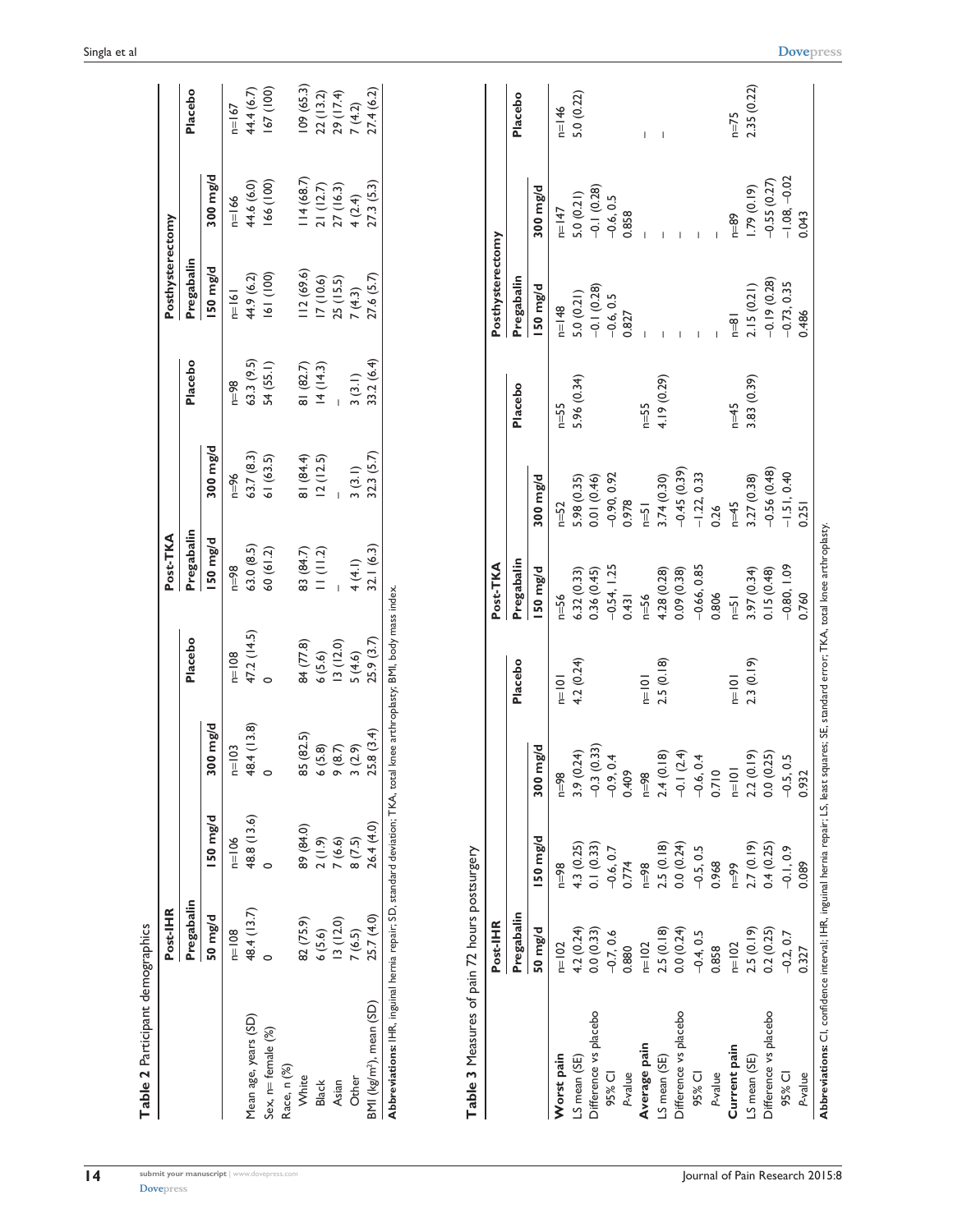

**Figure 3** Movement-related pain (numerical rated scale) at 1 hour, 2 hours, and 2 days post-IHR.

**Notes:** <sup>a</sup>P-value vs placebo <0.05; <sup>b</sup>P-value vs placebo <0.01. Data for 3 hours and Day 4, 5, 6, 7 postsurgery and at end of treatment not shown (all endpoints not significant).

**Abbreviations:** IHR, inguinal hernia repair; LS, least squares; NRS, numerical rated scale; SE, standard error.

significantly different with pregabalin, including 300 mg/d, compared with placebo.

#### Opioid use

The total cumulative opioid requirement at 24 hours post-IHR was decreased by 41% (*P*=0.035) and by 59% (*P*=0.002) in patients receiving 150 and 300 mg/d pregabalin, respectively, compared with placebo (Table 4). Cumulative opioid use was lower for the pregabalin 300 mg/d group compared with placebo for each of the first 7 days post-IHR (all  $P$ <0.05).

#### Adverse events

Treatment-emergent AEs (all-causality) occurring in  $\geq$ 10% of any treatment group are summarized in Table 5. The most frequently reported AEs across all treatment groups were constipation, nausea, fatigue, dizziness, and somnolence. The majority of all AEs were mild to moderate in intensity.

|                               | Post-IHR      |               |                               |            | Post-TKA      |                    |               | Posthysterectomy |                               |              |
|-------------------------------|---------------|---------------|-------------------------------|------------|---------------|--------------------|---------------|------------------|-------------------------------|--------------|
|                               | Pregabalin    |               |                               | Placebo    | Pregabalin    |                    | Placebo       | Pregabalin       |                               | Placebo      |
|                               | 50 mg/day     | $50$ mg/d     | mg/d<br>300                   |            | 50 mg/d       | $300 \text{ mg/d}$ |               | 50 mg/d          | 300 mg/d                      |              |
| 24 hours                      | $n=102$       | $66 = 10$     | $n=101$                       | $n=101$    | $n = 85$      | $n = 86$           | $n = 84$      | $n = 150$        | $I = 147$                     | $n=153$      |
| LS mean (SE)                  | (0.3)(2.3)    | 9.4(2.3)      | (2.3)<br>6.6                  | 16.0(2.3)  | 51.8(14.2)    | 52.3 (14.3)        | 67.9 (14.6)   | 13.4 (7.1)       | 11.3(7.2)                     | 124.4(7.2)   |
| Difference vs placebo         | $-5.7(3.1)$   | $-6.6(3.1)$   | $-9.5(3.1)$                   |            | $-16.1(19.4)$ | $-15.5(19.4)$      |               | $-11.1(9.4)$     | $-13.2(9.5)$                  |              |
| 95% CI                        | $-11.8, 0.3$  | $-12.7, -0.5$ |                               |            | $-54.3, 22.2$ | $-53.7, 22.7$      |               | $-29.6, 7.5$     | $-31.8, 5.5$                  |              |
| P-value                       | 0.063         | 0.035         | $15.5, -3.4$<br>0.002         |            | 0.409         | 0.423              |               | 0.241            | 0.165                         |              |
| 48 hours                      | $n = 102$     | $n = 99$      | $n=101$                       | $n=101$    | $n = 82$      | $\frac{1}{2}$      | n=83          | $n = 150$        | $n=147$                       | $n = 151$    |
| LS mean (SE)                  | 13.2(2.8)     | 14.1(2.8)     | (2.8)<br>$\overline{56}$      | (9.8)(2.8) | 86.4 (12.1)   | 93.9 (12.3)        | 122.8(12.3)   | 148.7 (9.2)      | 145.0 (9.4)                   | 68.3 (9.4)   |
| Difference vs placebo         | $-6.6(3.7)$   | $-5.7(3.8)$   | .1(3.8)<br>$\frac{1}{\alpha}$ |            | $-36.4(16.5)$ | $-29.0(16.6)$      |               | $-19.6(12.3)$    | $-23.4(12.4)$<br>$-47.7, 1.0$ |              |
| 95% CI                        | $-14.0, 0.7$  | $-13.1, 1.7$  |                               |            | $-69.0, -3.9$ | $-61.6, 3.7$       |               | $-43.8, 4.5$     |                               |              |
| P-value                       | 0.077         | 0.132         | $-17.4, -2.7$                 |            | 0.028         | 0.082              |               | $\equiv$         | 0.060                         |              |
| Week I/discharge <sup>a</sup> | $n=99$        | $n=99$        | $n=97$                        | $n = 100$  | $n = 84$      | $n=85$             | $\frac{1}{2}$ | $n=147$          | $n=143$                       | $n=144$      |
| LS mean (SE)                  | 15.9(4.3)     | 22.2 (4.3)    | 16.2(4.3)                     | 28.2 (4.3) | 36.2(5.5)     | 48.4 (5.5)         | 39.4(5.7)     | 64.28 (11.16)    | (11.41) (167.01)              | 95.32(11.57) |
| Difference vs placebo         | $-12.3(5.8)$  | $-5.9(5.8)$   | .0(5.8)<br>$\frac{1}{2}$      |            | $-3.23(7.5)$  | 9.04(7.5)          |               | $-31.04(15.05)$  | $-28.3(15.14)$                |              |
| 95% CI                        | $-23.7, -0.9$ | $-17.3, 5.5$  | $-23.5, -0.5$                 |            | $-18.1, 11.6$ | $-5.8, 23.8$       |               | $60.63, -1.45$   | $-58.09, 1.46$                |              |
| P-value                       | 0.035         | 0.309         | 0.04                          |            | 0.669         | 0.230              |               | 0.040            | 0.062                         |              |

**[Dovepress](www.dovepress.com)** 

**Abbreviations:** CI, confidence interval; IHR, inguinal hernia repair; LS, least squares; SE, standard error; TKA, total knee arthroplasty.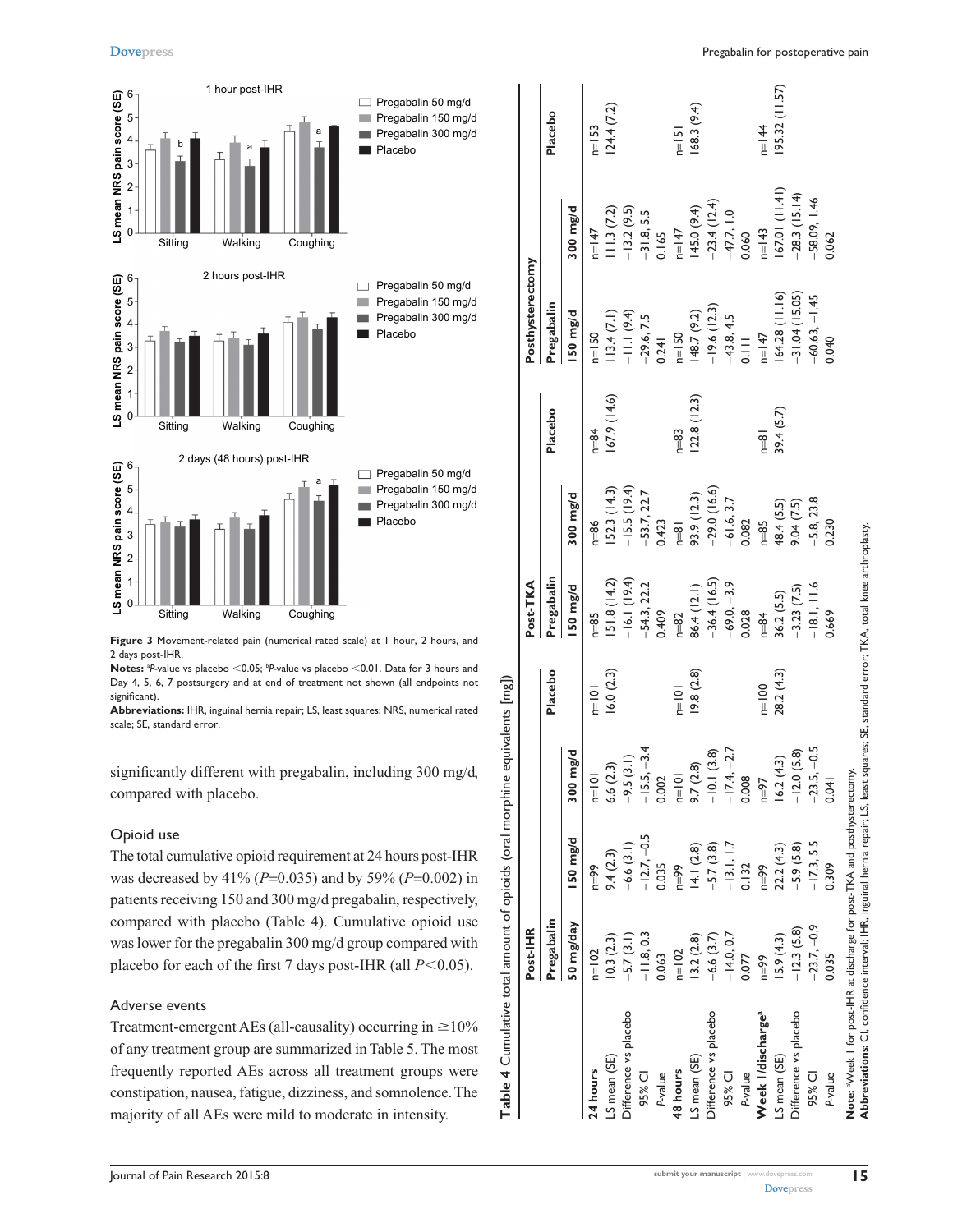| $300 \, mg/d$<br>$[ \begin{matrix} 1 & 0 & 0 & 0 \\ 0 & 0 & 0 & 0 \\ 0 & 0 & 0 & 0 \\ 0 & 0 & 0 & 0 \\ 0 & 0 & 0 & 0 \\ 0 & 0 & 0 & 0 \\ 0 & 0 & 0 & 0 \\ 0 & 0 & 0 & 0 \\ 0 & 0 & 0 & 0 \\ 0 & 0 & 0 & 0 \\ 0 & 0 & 0 & 0 \\ 0 & 0 & 0 & 0 \\ 0 & 0 & 0 & 0 \\ 0 & 0 & 0 & 0 \\ 0 & 0 & 0 & 0 \\ 0 & 0 & 0 & 0 \\ 0 & 0 & 0 & 0 \\ 0 & 0 & 0 & $<br>150 mg/d<br>(10.4)<br>25 (23.6)<br>22(20.8)<br>(17.0)<br>(17.0)<br>20 (18.9)<br>(2.8)<br>(2.8)<br>(5.7)<br>$n=106$<br>(6.6)<br>(6.6)<br>$\odot$<br>$\odot$<br>$\frac{8}{9}$<br>Pregabalin<br>$50 \, mg/d$<br>(19.4)<br>21(19.4)<br>24 (22.2)<br>(3.9)<br>24 (22.2)<br>(10.2)<br>(9.3)<br>(0.9)<br>$n=108$<br>(4.6)<br>(1.9)<br>(0.9)<br>(8.3)<br>(6.5)<br>Disturbance in attention<br>treatment group<br>in $\geq$ 10% of any<br>Constipation<br>Hypotension<br>Somnolence<br>Headache<br>Dizziness<br>Vomiting<br>Insomnia<br>Pruritus<br>Dysuria<br>Nausea<br>Pyrexia<br>Fatigue |                                                                                                                                         | Post-TKA                                                                                                                            |                                                                                                                                                                                    |                                                                                                                                 | Posthysterectomy                                                                                                      |                                                                                                                                                                                                                                 |                                                                                                                                                     |
|-----------------------------------------------------------------------------------------------------------------------------------------------------------------------------------------------------------------------------------------------------------------------------------------------------------------------------------------------------------------------------------------------------------------------------------------------------------------------------------------------------------------------------------------------------------------------------------------------------------------------------------------------------------------------------------------------------------------------------------------------------------------------------------------------------------------------------------------------------------------------------------------------------------------------------------------|-----------------------------------------------------------------------------------------------------------------------------------------|-------------------------------------------------------------------------------------------------------------------------------------|------------------------------------------------------------------------------------------------------------------------------------------------------------------------------------|---------------------------------------------------------------------------------------------------------------------------------|-----------------------------------------------------------------------------------------------------------------------|---------------------------------------------------------------------------------------------------------------------------------------------------------------------------------------------------------------------------------|-----------------------------------------------------------------------------------------------------------------------------------------------------|
|                                                                                                                                                                                                                                                                                                                                                                                                                                                                                                                                                                                                                                                                                                                                                                                                                                                                                                                                         | Placebo                                                                                                                                 | <b>Pregabalin</b>                                                                                                                   |                                                                                                                                                                                    | Placebo                                                                                                                         | regabalin                                                                                                             |                                                                                                                                                                                                                                 | Placebo                                                                                                                                             |
|                                                                                                                                                                                                                                                                                                                                                                                                                                                                                                                                                                                                                                                                                                                                                                                                                                                                                                                                         |                                                                                                                                         | 50 mg/d                                                                                                                             | mg/d                                                                                                                                                                               |                                                                                                                                 | 50 mg/d                                                                                                               | $500 \, \text{mg/d}$                                                                                                                                                                                                            |                                                                                                                                                     |
|                                                                                                                                                                                                                                                                                                                                                                                                                                                                                                                                                                                                                                                                                                                                                                                                                                                                                                                                         |                                                                                                                                         |                                                                                                                                     | 96                                                                                                                                                                                 | $86 = 1$                                                                                                                        | $= 161$                                                                                                               | $n=166$                                                                                                                                                                                                                         | 167                                                                                                                                                 |
|                                                                                                                                                                                                                                                                                                                                                                                                                                                                                                                                                                                                                                                                                                                                                                                                                                                                                                                                         | $n=108$<br>27 (25.0)<br>27 (20.4)<br>22 (20.4)<br>23 (2.4)<br>3 (2.8)<br>3 (2.8)<br>4 (3.6)<br>4 (5.6)<br>4 (5.6)<br>4 (6.5)<br>6 (5.6) | $n=98$<br>24 (24.5)<br>29 (20.4)<br>29 (20.4)<br>29 (20.4)<br>29 (3.5)<br>24 (13.3)<br>29 (3.5)<br>29 (3.5)<br>29 (3.2)<br>29 (3.2) |                                                                                                                                                                                    | 30 (30.6)<br>51 (52.0)<br>19 (19.4)<br>19 (19.5)<br>19 (13.5)<br>9 (1.5)<br>5 (5.1)<br>5 (5.1)<br>5 (5.1)<br>5 (5.1)<br>5 (5.1) |                                                                                                                       |                                                                                                                                                                                                                                 |                                                                                                                                                     |
|                                                                                                                                                                                                                                                                                                                                                                                                                                                                                                                                                                                                                                                                                                                                                                                                                                                                                                                                         |                                                                                                                                         |                                                                                                                                     |                                                                                                                                                                                    |                                                                                                                                 |                                                                                                                       |                                                                                                                                                                                                                                 |                                                                                                                                                     |
|                                                                                                                                                                                                                                                                                                                                                                                                                                                                                                                                                                                                                                                                                                                                                                                                                                                                                                                                         |                                                                                                                                         |                                                                                                                                     |                                                                                                                                                                                    |                                                                                                                                 |                                                                                                                       |                                                                                                                                                                                                                                 |                                                                                                                                                     |
|                                                                                                                                                                                                                                                                                                                                                                                                                                                                                                                                                                                                                                                                                                                                                                                                                                                                                                                                         |                                                                                                                                         |                                                                                                                                     |                                                                                                                                                                                    |                                                                                                                                 |                                                                                                                       |                                                                                                                                                                                                                                 |                                                                                                                                                     |
|                                                                                                                                                                                                                                                                                                                                                                                                                                                                                                                                                                                                                                                                                                                                                                                                                                                                                                                                         |                                                                                                                                         |                                                                                                                                     |                                                                                                                                                                                    |                                                                                                                                 |                                                                                                                       |                                                                                                                                                                                                                                 |                                                                                                                                                     |
|                                                                                                                                                                                                                                                                                                                                                                                                                                                                                                                                                                                                                                                                                                                                                                                                                                                                                                                                         |                                                                                                                                         |                                                                                                                                     |                                                                                                                                                                                    |                                                                                                                                 |                                                                                                                       |                                                                                                                                                                                                                                 |                                                                                                                                                     |
|                                                                                                                                                                                                                                                                                                                                                                                                                                                                                                                                                                                                                                                                                                                                                                                                                                                                                                                                         |                                                                                                                                         |                                                                                                                                     |                                                                                                                                                                                    |                                                                                                                                 |                                                                                                                       |                                                                                                                                                                                                                                 |                                                                                                                                                     |
|                                                                                                                                                                                                                                                                                                                                                                                                                                                                                                                                                                                                                                                                                                                                                                                                                                                                                                                                         |                                                                                                                                         |                                                                                                                                     |                                                                                                                                                                                    |                                                                                                                                 |                                                                                                                       |                                                                                                                                                                                                                                 |                                                                                                                                                     |
|                                                                                                                                                                                                                                                                                                                                                                                                                                                                                                                                                                                                                                                                                                                                                                                                                                                                                                                                         |                                                                                                                                         |                                                                                                                                     |                                                                                                                                                                                    |                                                                                                                                 |                                                                                                                       |                                                                                                                                                                                                                                 |                                                                                                                                                     |
|                                                                                                                                                                                                                                                                                                                                                                                                                                                                                                                                                                                                                                                                                                                                                                                                                                                                                                                                         |                                                                                                                                         |                                                                                                                                     | 12 (12.5)<br>13 (13.2)<br>15 (15.6)<br>15 (15.6)<br>16 (15.6)<br>16 (15.7)<br>17 (12.5)<br>17 (15.7)<br>17 (15.7)<br>17 (16.4)<br>17 (16.4)<br>17 (16.4)<br>17 (16.4)<br>17 (16.4) |                                                                                                                                 | 46 (28.6)<br>57 (41.6)<br>38 (23.6)<br>38 (24.2)<br>39 (16.8)<br>37 (16.8)<br>27 (1.4.9)<br>27 (1.4,02.5)<br>24 (2.5) | $49 (29.5) \n60 (36.1) \n60 (36.1) \n61 (27.7) \n62 (21.3) \n63 (23.5) \n64 (27.7) \n65 (21.3) \n66 (21.4) \n67 (21.5) \n68 (21.6) \n69 (21.7) \n60 (21.7) \n61 (21.6) \n72 (21.3) \n83 (21.3) \n94 (21.3) \n10 (20.6) \n11 (2$ | 46 (27.5)<br>76 (45.5)<br>76 (20.4)<br>37 (21.6) (31.6)<br>8 (31.6) (31.6)<br>9 (31.6) (31.6)<br>9 (34.6) (3.6)<br>9 (3.6)   0.6)<br>9 (3.6)   0.6) |
|                                                                                                                                                                                                                                                                                                                                                                                                                                                                                                                                                                                                                                                                                                                                                                                                                                                                                                                                         |                                                                                                                                         |                                                                                                                                     |                                                                                                                                                                                    |                                                                                                                                 |                                                                                                                       |                                                                                                                                                                                                                                 |                                                                                                                                                     |
|                                                                                                                                                                                                                                                                                                                                                                                                                                                                                                                                                                                                                                                                                                                                                                                                                                                                                                                                         |                                                                                                                                         |                                                                                                                                     |                                                                                                                                                                                    |                                                                                                                                 |                                                                                                                       |                                                                                                                                                                                                                                 |                                                                                                                                                     |
|                                                                                                                                                                                                                                                                                                                                                                                                                                                                                                                                                                                                                                                                                                                                                                                                                                                                                                                                         |                                                                                                                                         |                                                                                                                                     |                                                                                                                                                                                    |                                                                                                                                 |                                                                                                                       |                                                                                                                                                                                                                                 |                                                                                                                                                     |
| (2.8)<br>6(5.6)<br>Confusional state                                                                                                                                                                                                                                                                                                                                                                                                                                                                                                                                                                                                                                                                                                                                                                                                                                                                                                    |                                                                                                                                         |                                                                                                                                     |                                                                                                                                                                                    |                                                                                                                                 |                                                                                                                       |                                                                                                                                                                                                                                 |                                                                                                                                                     |
| $\widehat{\mathsf{e}}$<br><u>ල</u><br>0<br>Peripheral edema                                                                                                                                                                                                                                                                                                                                                                                                                                                                                                                                                                                                                                                                                                                                                                                                                                                                             |                                                                                                                                         |                                                                                                                                     |                                                                                                                                                                                    |                                                                                                                                 |                                                                                                                       |                                                                                                                                                                                                                                 |                                                                                                                                                     |

| <b>Dove</b> press |  |  |
|-------------------|--|--|
|                   |  |  |

#### Post-TKA trial **Patients**

In total, 307 patients were randomized to treatment, and approximately 69% of these patients completed treatment (Figure 2). Patient demographics were similar between treatment groups (Table 2).

#### Primary endpoint

There was no difference between the pregabalin and placebo treatment groups with respect to the primary endpoint of mean worst pain score over the past 24 hours, assessed at 48 hours post-TKA. The least squares mean difference between 300 mg/d pregabalin and placebo was  $-0.34$ (95% CI =-1.07, 0.39; *P*=0.362).

#### Secondary endpoints

#### Pain

There was no difference between the pregabalin and placebo treatment groups for any measure of pain intensity (worst pain, average pain, current pain) at 72 hours post-TKA (Table 3). The incidence of persistent pain at 3 months (300 mg/d pregabalin =22/59 [37%]; placebo =27/61 [44%]) and at 6 months (300 mg/d pregabalin =15/62 [24%]; placebo =14/61 [23%]) post-TKA was similar between treatment groups, though only two-thirds of patients in each group were assessed owing to early termination of the trial. The rate of early termination of patients did not differ between groups.

Passive ROM for the operated knee was greater for the 300 mg/d pregabalin group compared with placebo at 24 hours (difference from placebo = $6.532^{\circ}$ ; *P*= $0.015$ ), 72 hours (difference =7.135°; *P*=0.006), 96 hours (difference  $=11.173^{\circ}$ ; *P*=0.008), and 120 hours (difference  $=17.941^{\circ}$ ; *P*=0.004; Figure 4) post-TKA. There was also a significant difference from placebo at discharge (difference  $=4.407^{\circ}$ ; *P*=0.022) and at week 4 post-TKA (difference  $=5.771^{\circ}$ ; *P*=0.018; Figure 4). Passive ROM at most prespecified time points did not significantly differ between 150 mg/d pregabalin and placebo at most time points. Active ROM (upon flexion) was significantly greater in the 300 mg/d pregabalin group compared with placebo only at week 4 (difference =  $5.32^{\circ}$ ; 95% CI = 0.20, 10.43; *P*=0.042). At week 6, all treatment groups had least squares (LS) mean ROM  $>90^{\circ}$  on passive flexion (LS mean standard error [SE]: 150 mg/d pregabalin =110.32° [1.63]; 300 mg/d pregabalin =111.35° [1.88]; placebo =108.94° [1.85]) and on active flexion (LS mean [SE]: 150 mg/d pregabalin =105.35° [1.85]; 300 mg/d pregabalin =106.25°  $[2.14]$ ; placebo =103.98 $^{\circ}$  [2.05]).

**16**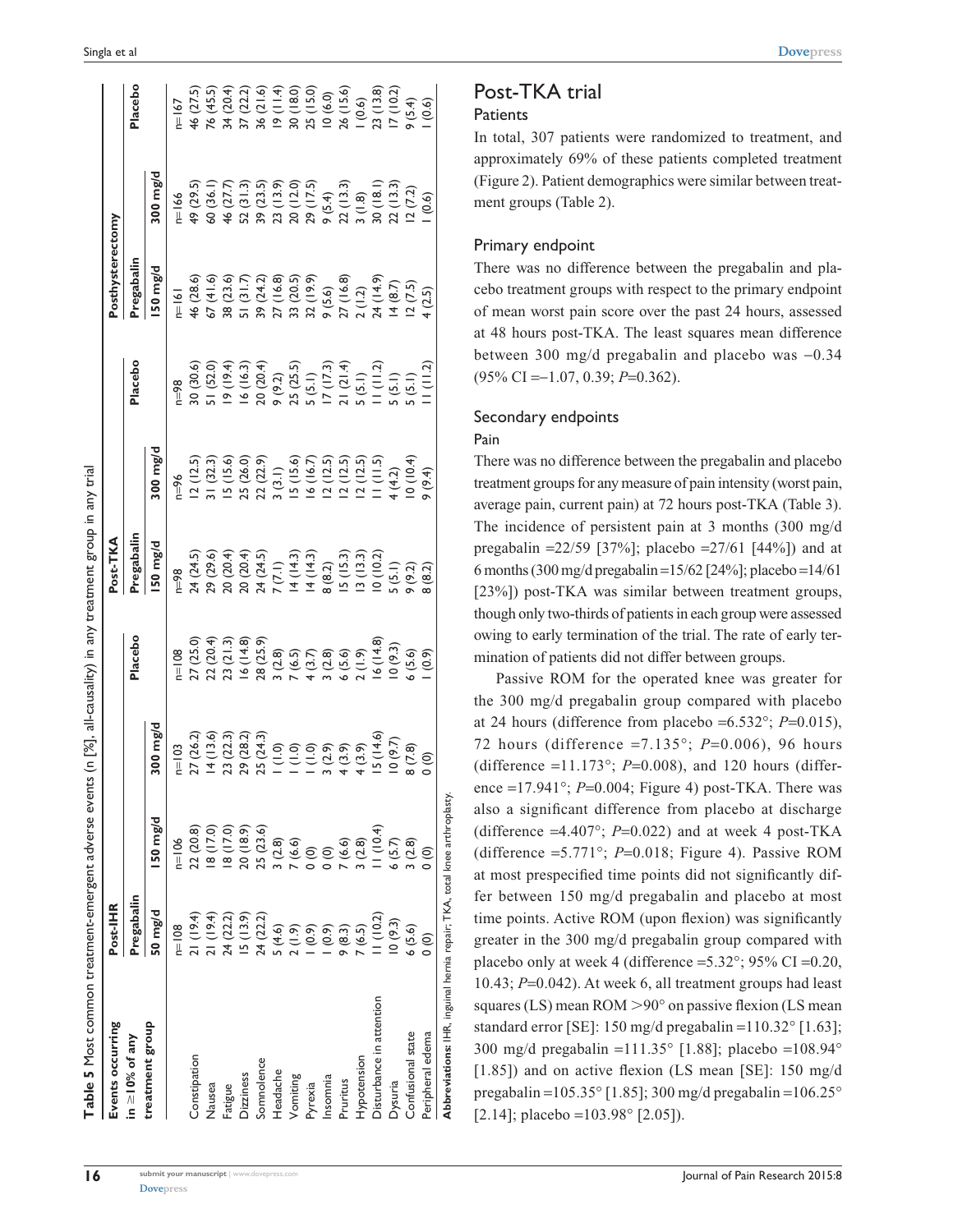

**Figure 4** Passive range of motion of the operated knee post-TKA.

Notes: Pregabalin 150 mg/d vs placebo; *P*<0.05 at 120 hours post-TKA. Pregabalin 300 mg/d vs placebo; *P*<0.01 at 72, 96, and 120 hours post-TKA. *P*<0.05 at 24 hours, at discharge, and at Week 4 post-TKA.

**Abbreviations:** LS, least squares; TKA, total knee arthroscopy.

#### Opioid use

The cumulative opioid requirement at 48 hours post-TKA was reduced by 30% (*P*=0.028) and by 25% (*P*=0.082) for the 150 and 300 mg/d pregabalin groups, respectively, compared with placebo (Table 4).

#### Adverse events

Treatment-emergent AEs (all-causality) occurring in  $\geq 10\%$ of any treatment group are summarized in Table 5. The most frequently reported AEs across all treatment groups were constipation, nausea, fatigue, dizziness, somnolence, and vomiting. The majority of all AEs were mild to moderate in intensity.

# Posthysterectomy trial

#### **Patients**

In total, 501 patients were randomized to treatment, and approximately 83% of these patients completed treatment (Figure 2). Patient demographics were similar between treatment groups (Table 2). Overall, 89%, 95%, and 92% of patients were premenopausal in the 150 mg/d pregabalin, 300 mg/d pregabalin, and placebo treatment groups, respectively.

#### Primary endpoint

There was no difference between the pregabalin and placebo treatment groups with respect to the primary endpoint of mean worst pain score over the past 24 hours, assessed at 24 hours posthysterectomy. The least squares mean difference between 300 mg/d pregabalin and placebo was -0.2 (95% CI =-0.66, 0.31; weighted *z*-score =-0.721; *P*=0.471).

#### Secondary endpoints

#### Pain

There was no significant difference between the pregabalin and placebo treatment groups for most measures of pain intensity (worst pain, average pain, current pain) at 72 hours posthysterectomy (Table 3). Likewise, there were no significant differences in the incidence of chronic pain at 3 months (300 mg/d pregabalin =22/126 [18%]; placebo =14/137  $[10\%]$ ) or at 6 months (300 mg/d pregabalin =8/126 [6%]; placebo =6/138 [4%]) posthysterectomy.

There was no significant difference between the pregabalin and placebo treatment groups in movementrelated pain caused by sitting or by forced expiration up to 72 hours posthysterectomy (data not shown).

#### Opioid use

The cumulative total opioid requirement, in mg-based morphine equivalents, was significantly lower for 150 mg/d pregabalin compared with placebo at discharge (LS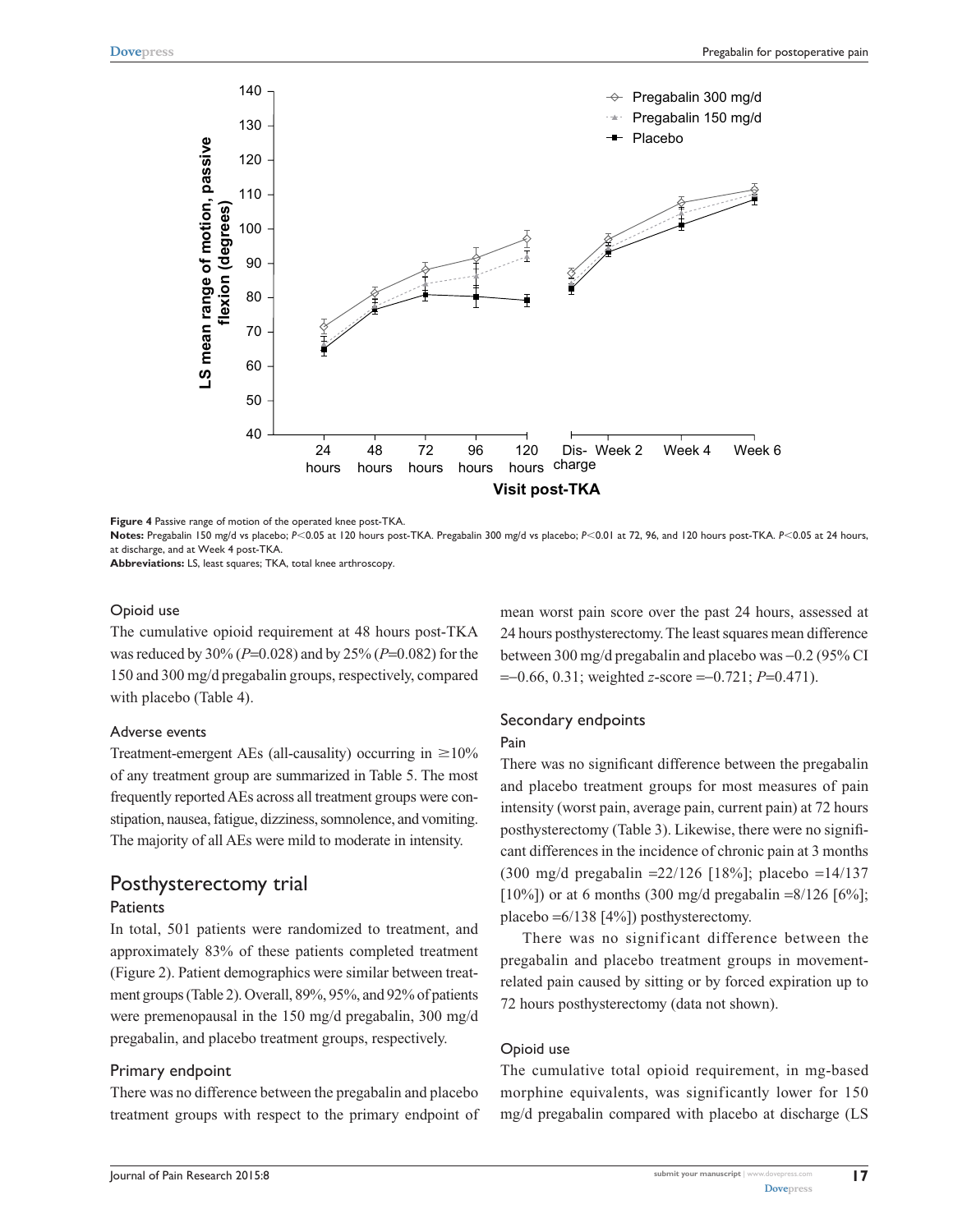mean difference =-31.04 [15.05] mg; *P*=0.040), but not for pregabalin 300 mg/d versus placebo (Table 4).

#### Adverse events

Treatment-emergent AEs (all-causality) occurring in  $\geq$ 10% of any treatment group are summarized in Table 5. The most frequently reported AEs across all treatment groups were constipation, nausea, fatigue, dizziness, and somnolence. The majority of all AEs were mild to moderate in intensity.

# **Discussion**

In each of the three trials presented here, there was no significant difference between pregabalin and placebo with respect to the primary endpoint of mean worst pain after surgery (at 24 hours post-IHR and posthysterectomy, and at 48 hours post-TKA). Many secondary measures of pain also failed to demonstrate efficacy of pregabalin compared with placebo. Minimal improvements over placebo in functional/ movement-related pain were evident with 300 mg/d pregabalin in the post-IHR and post-TKA trials. There was also some evidence of an opioid-sparing effect with pregabalin in each trial, which is consistent with findings from a previous meta-analysis of pregabalin trials for the treatment of postoperative pain.15

The most frequently reported AEs with pregabalin in all three trials were nausea, dizziness, somnolence, constipation, and fatigue. The majority of AEs were mild to moderate in severity. Some AEs may be related to general and regional anesthesia (eg, dizziness, nausea, and vomiting), although dizziness was reported more frequently in pregabalin patients than in those receiving placebo across all three trials. Overall, the AEs reported here are consistent with those commonly reported in randomized controlled trials of pregabalin for other indications, and no new safety issues were identified.<sup>16</sup>

Previous clinical trials of  $\alpha_2\delta$  ligands for postoperative pain, using surgical models similar to those presented here, have yielded mixed results. For example, a preoperative dose of 1,200 mg gabapentin was shown to reduce pain scores and opioid consumption posthysterectomy.17 Gabapentin has also been shown to reduce the intensity of acute pain and opioid use following IHR.18 Pregabalin has also demonstrated some efficacy for the treatment of postoperative pain. For example, perioperative administration of pregabalin, in conjunction with celecoxib, reduced opioid intake and decreased neuropathic pain scores at 3 and 6 months following TKA.<sup>5</sup> Likewise, preoperative administration of 300 mg pregabalin reduced pain scores and opioid consumption following total, or subtotal,

hysterectomy with or without salpingo-oophorectomy.<sup>7</sup> In contrast, however, pre- and perioperative administration of pregabalin in conjunction with either paracetamol, or paracetamol and dexamethasone, did not reduce posthysterectomy pain levels or opioid consumption.<sup>11</sup>

The three studies presented here were each large, controlled, randomized trials with multiple pain-related endpoints. All three studies failed to meet their primary, prespecified efficacy endpoint. However, limitations related to the design of these trials should be taken into consideration. Specifically, the prespecified primary endpoint of worst pain over the past 24 hours may not be the most sensitive measure of postoperative pain. Patients were asked to recall worst pain at a point in time at which their pain may have been at its worst level, or may have receded, and current pain experience may have influenced their recall. Indeed, given the complex nature of the subjective experience of pain, the debate regarding valid and reliable measures of acute pain, particularly in the postoperative setting, is ongoing.<sup>19,20</sup>

Additionally, in all three studies, the anesthetic and postoperative analgesic techniques used at each investigational site were at the discretion of the physician. Table 1 demonstrates the vast variability of preoperative, intraoperative, and postoperative analgesics that each study protocol allowed. Analgesic adjuvants such as nonsteroidal antiinflammatory drugs and local anesthetics have significant efficacy against postoperative pain<sup>21,22</sup> and may not have been used equally in the pregabalin and placebo groups in the three trials. Likewise, intraoperative anesthetic techniques (especially nerve blocks) can have a significant impact on the postoperative pain experience and may not have been equally distributed between treatment groups. Larger-scale multicenter clinical trials, such as the ones reported here, will inevitably incorporate such variations in surgical technique, anesthetic practice, perioperative pain management, and data collection techniques. Such variations may have acted as confounding factors in the primary efficacy analyses and may have contributed, at least in part, to a lack of treatment effect with pregabalin. It should be noted, however, that the variation present in each of the three studies more accurately represents real-world clinical practice compared with a highly controlled clinical trial that places restrictions on the use of anesthetic/surgical techniques.

# **Conclusion**

There was no significant difference between pregabalin and placebo with respect to the primary endpoint (worst pain 24/48 hours postsurgery) for any of the surgical models examined.

**18**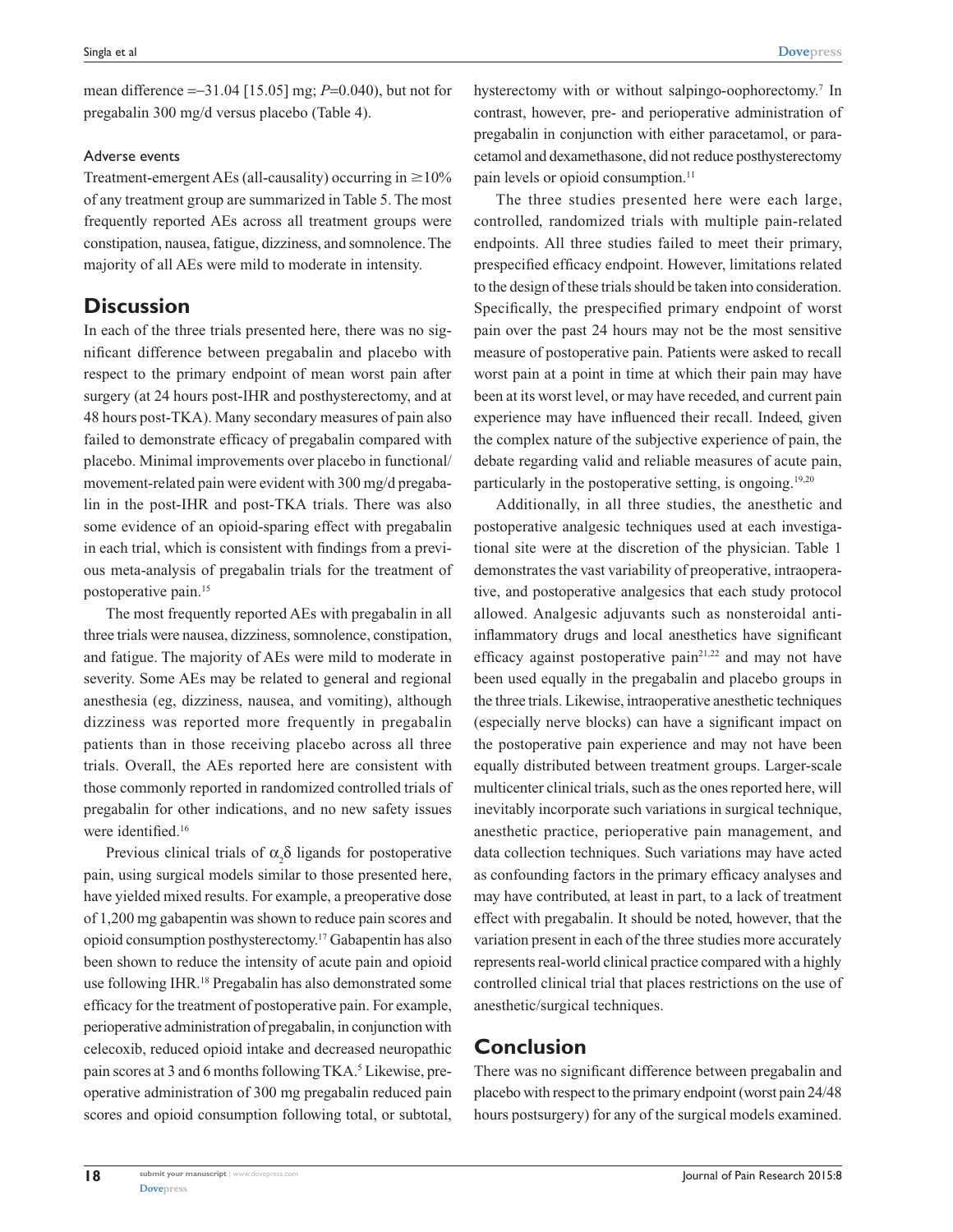However, there was suggestive evidence of efficacy for other secondary endpoints, such as pain upon movement in the post-IHR trial and ROM in the post-TKA trial. There was also evidence of a pregabalin-mediated opioid-sparing effect in each trial. Overall, further controlled studies are needed to fully investigate the potential pain-reducing benefit of pregabalin in the postoperative setting.

# **Acknowledgments**

These studies were sponsored by Pfizer Inc. Editorial/medical writing support was provided by Brenda Meyer and Matt Soulsby, PhDs, of Engage Scientific Solutions and was funded by Pfizer Inc. The authors wish to thank Professor Henrik Kehlet for his time and contributions to the discussions of the post-IHR data, and for his input during the early stages of the development of this manuscript. They would also like to thank the following Principal Investigators at each of the study sites.

# Post-IHR trial

Australia: K Khor; Canada: S Farmer, S Ganapathy, R Truchon; India: R Ardhanari, D Duttaroy, B Kalambe, AK Saxena; Spain: AO Castro, SG del Valle y Manzano, CP Hernandez, C Sancho; Sweden: P Brunkwall, A Gupta, M Hedberg, L Molinder, L Ruthstrom; USA: JA Boskind, JE Chelly, ME Cooper, JD Corbitt Jr, A Doraiswamy, JS Garza, P Glass, RK Jones, MG Kent, HS Minkowitz, MW Morris, WT Nicholson, NK Singla, SK Singla, R Thakur, WC Wood.

# Post-TKA trial

WS Bowen, A Buvanendran, KA Candiotti, WA Cenac, JE Chelly, JS Gimbel, DW Griffin, DR Lionberger, MA McShane, LS Matthews, BD Nicholson, AC Ong, J Parvizi, BD Springer, MB Stachniw, M Urban, DL Williams.

# Posthysterectomy trial

Canada: F Bissonnette, E De Medicis, GS Hawboldt; Czech Republic: R Vlk; Hong Kong: TK Hung Chung, T Brake; South Africa: TJ De Villiers, JCJ Jurgens, D Lakha, JAR Matambo, L Reynders, T Smith; Spain: AO Castro, F Gilsanz Rodriguez, LM Torres, JC Tornero Tornero; Sweden: C Borgfeldt, A Gupta, J Zetterstrom; Thailand: P Chaudakshetrin, S Paiboonworachat, PR Yimyaem; UK: PM Barclay, PJ Dewart, LM MacKinnon Morrison, JP Thompson, PM Toozs-Hobson; USA: LA Arya, KA Candiotti, JE Chelly, JS Gimbel, HB Miller, HS Minkowitz, RL Shields, NK Singla, SK Singla, J Waters.

# **Author contributions**

Drs N Singla, JE Chelly, DR Lionberger, and J Gimbel participated in the conduct of the study and contributed to data collection for one or more of the clinical trials. They each contributed to the interpretation of the data and were involved in drafting and reviewing the manuscript for intellectual content. Drs L Sanin, J Sporn, R Cheung, and L Knapp participated in the design and conduct of the study, interpretation of the data, and were involved in drafting and reviewing the manuscript for intellectual content. Dr B Parsons participated in the design of the study, interpretation of the data, and was involved in drafting and reviewing the manuscript for intellectual content. Dr R Yang conducted the prespecified and post hoc analyses, and participated in the interpretation of data, writing, and reviewing of the manuscript. All authors discussed the results, commented on the manuscript, reviewed and approved the final version of the manuscript for publication. Drs N Singla and B Parsons take responsibility for the integrity of the work as a whole, from inception to published article.

# **Disclosure**

N Singla is the Chief Executive Officer of Lotus Clinical Research and serves as a member of the Medical Advisory Board at AcelRx Pharmaceuticals Inc. He has acted as paid consultant to other pharmaceutical companies, including Pfizer Inc. DR Lionberger is an employee of Aesculap Implant Systems and has acted as consultant to Aesculap Implant Systems, King Pharmaceuticals, Salient Technologies, Pfizer Inc., Smith and Nephew, and Alpharma Pharmaceuticals Inc. He holds research grants with Aesculap Implant Systems, Salient Technologies, and Pfizer Inc., and also has patent rights for Zimmer and Aesculap Implant Systems. J Gimbel is a principal investigator of clinical trials with Pfizer Inc., J&J, Celgene, Array BioPharma Inc., Roche, Amgen, Purdue, Lilly, GlaxoSmithKline, Bristol-Myers Squibb, Daiiachi Sankyo, and QRxPharma, and has consulting agreements with Pfizer Inc., Array BioPharma Inc, and Adynxx Inc. L Sanin, J Sporn, R Yang, R Cheung, L Knapp, and B Parsons are all employees of Pfizer Inc., own Pfizer stock, and have Pfizer stock options. The authors report no other conflicts of interest in this work.

### **References**

1. LYRICA [prescribing information]. New York: Pfizer Inc.; 2013.

<sup>2.</sup> LYRICA capsules [summary of product characteristics ]. New York: Pfizer Inc.;2014. Available from [http://www.medicines.org.uk/emc/](http://www.medicines.org.uk/emc/medicine/14651/SPC/) [medicine/14651/SPC/.](http://www.medicines.org.uk/emc/medicine/14651/SPC/) Accessed October 10, 2014.